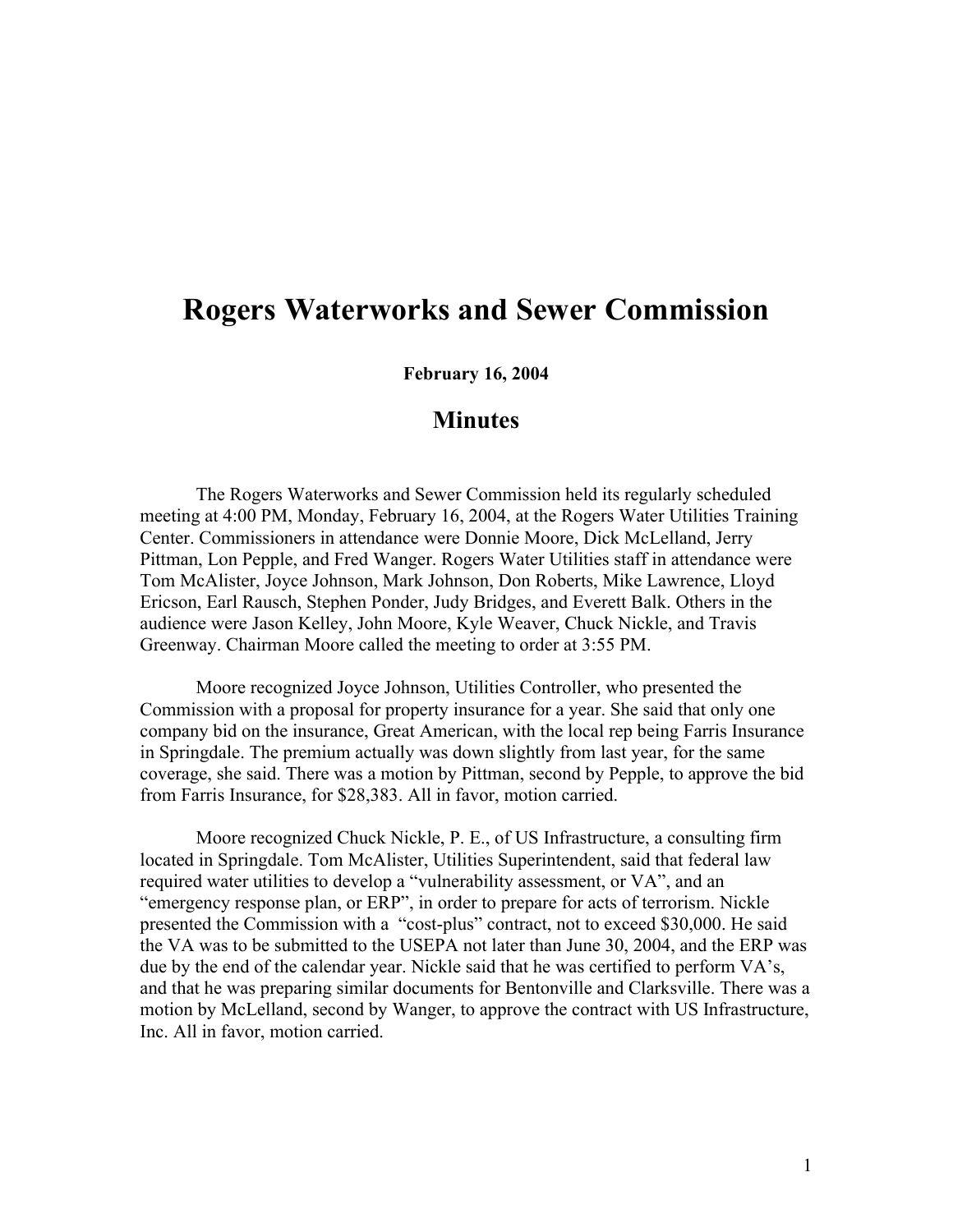Moore recognized Mark Johnson, P. E., Utilities Engineer. Johnson presented the Commission with a bid tabulation for the New Hope Road facilities relocation project. He said that five bids were received, and the low bid was from Journagan Construction of Springfield, Missouri, for \$2,947,400. Johnson said that the project included the relocation and enlargement of the water mains from S.  $8<sup>th</sup>$  St.west to the bypass. Also, he said that the project included the extension of sanitary sewer service to the areas of West New Hope Road and Prestwick Place. Johnson said that the New Hope Terrace sewer lift station was being taken off line, as well. Johnson said that a 24-inch water main would be installed between  $24<sup>th</sup>$  St. and  $11<sup>th</sup>$  St., in order to help the tanks float at the same level.

Chairman Moore emphasized that the Utilities were receiving no bond money for the facilities relocations. Everett Balk, Utilities Design Engineer, said that he had worked with Journagan before, and said that they were "very professional". There was a motion by McLelland, second by Wanger, to approve the low bid from Journagan. All in favor, motion carried.

Continuing, Johnson presented the Commission with a spreadsheet detailing the status of the several projects in which the Commission had a pecuniary interest. He said that the ground storage tank /pump station project was proceeding well. Johnson said that the City's bond projects for street improvements would continue to impact the Utilities. Johnson said that Pleasant Grove Road was scheduled to be widened to five lanes from the bypass to S.  $8<sup>th</sup>$  St. He mentioned that it was the Utilities' intent to install a 24-inch line from the Pleasant Crossing Development to the existing 23-inch main line, near Fellowship Bible Church, in conjunction with the street widening.

Continuing, Johnson presented the Commission with an aerial photograph depicting the rapid growth in the area of Garrett Road and Bellview Road. He said that there were over 1000 lots already platted, and more plans coming in almost daily for residential subdivisions. For that reason, he said that the Utilities needed to extend a large diameter (18-inch or larger) water main from Champions Road at Southgate Road south to the existing water main at Garrett Road and Mount Hebron Road. He said that the water main would cost about \$800,000. The Commission directed Johnson to proceed with the design of the necessary water line.

Continuing, Johnson recognized Lloyd Ericson, Engineer Technician, for ten years of valuable service to the citizens of Rogers.

Chairman Moore recognized Tom McAlister, Utilities Superintendent, for twenty years of service.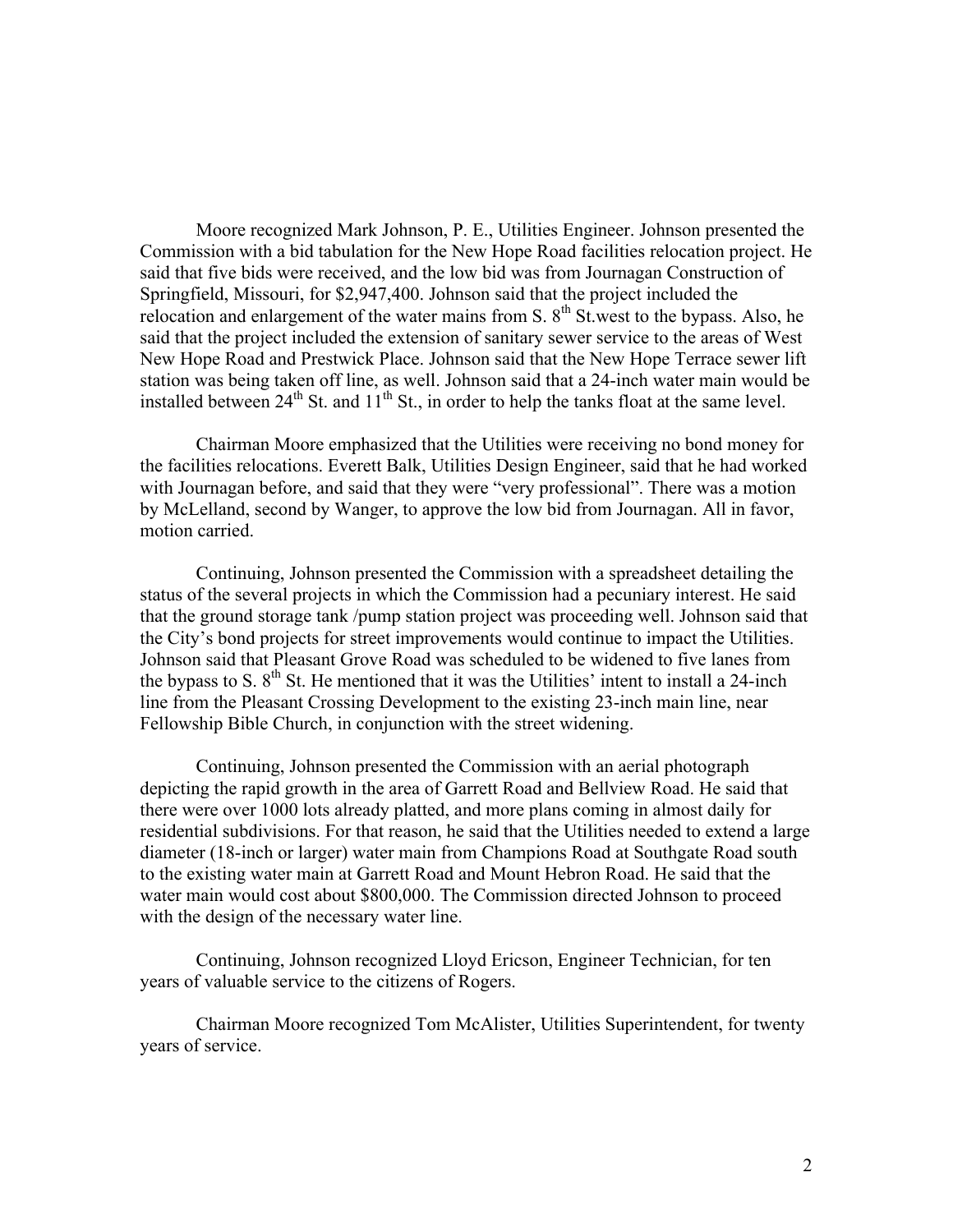McAlister reported that the proposed agreement to pay Bentonville \$7.419 million for their interest in the existing water transmission mains had hit a snag at the City Council level. He said that the Public Works Committee had agreed to pull the agreement from the agenda until there was substantial movement by Bentonville off their policy of offering affected landowners half of the appraised value for the purpose of acquiring easements for their proposed water transmission main.

Fred Wanger, who lived in the area, but was not directly affected by the proposed transmission main, said the heart of the issue was just compensation to the affected landowners. Moore said that he had spoken with Bentonville Mayor Coberly, and that he was confident something could be worked out to benefit everyone. McAlister said that, until the new line was built, the entire region of Bella Vista/Bentonville/Rogers could expect "mandatory water conservation" measures during drought periods.

There was a motion by McLelland, second by Wanger, to approve the minutes of the January meeting. All in favor, motion carried.

Moore recognized Joyce Johnson again. Johnson presented the Commission with the January financial sheets. She noted that the water department had received a rebate from Beaver Water District for \$259,000, which she would amortize over the last half of the fiscal year.

Moore recognized Mark Johnson again. Johnson said that the area of southeast Rogers was poised to be developed in high to medium density residential development. He reminded the Commission that the Commission had spent over a million dollars extending sewer service to the area in 2000. Now, the City of Rogers was going to improve First St. to Pleasant Grove Road, and Pleasant Grove Road from First St. to 8<sup>th</sup> St. In order to defray the cost of the sewer main, Johnson recommended the Commission either charge a special connection fee of \$1000/acre, or \$330 per living unit, or as an alternative, engage the Utilities' rate consultant to recommend connection fees. The Commission agreed, and asked that the staff come back to the Commission with a "firm recommendation", possibly in the form of a resolution.

Finally, Johnson said that the expected growth in the southeast and the planned street improvements opened an opportunity to build another 24-inch main on the east side of town. Johnson reminded the Commission of the recommendations from the engineer that developed the hydraulic model for Rogers after the drought of 2000 caused a major stir in the Prairie Creek area. He said that the extension of a 12-inch water main along Pleasant Ridge Road was the first phase of the water improvements to the east side of town. The next step was the extension of a transmission line from the existing 24-inch main at Pleasant Grove and S. 8<sup>th</sup> St., north and east along S. First and Old Wire Road to the existing 24-inch main at E. New Hope and "M" St. To that end, Johnson suggested that the proposed 24-inch main be extending as far as the north end of the school property on Old Wire Road, roughly 1.5 miles, at a cost of about \$1.2 million. He said that the developers wishing to build in the area should help pay for the project. The Commission